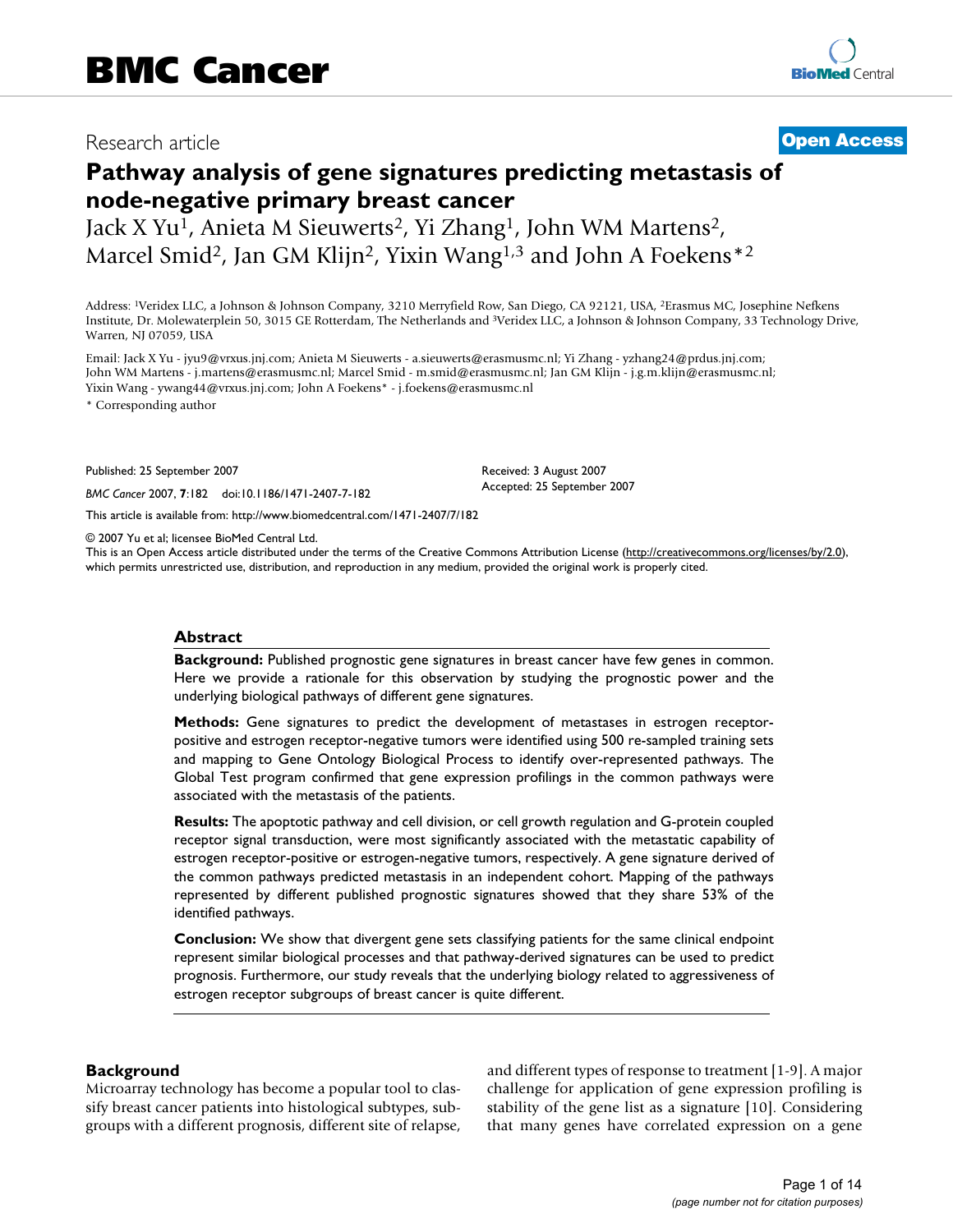expression array, especially for genes involved in the same biological process, it is quite possible that different genes may be present in different signatures when different training sets of patients and different statistical tools are used. Furthermore, genes are usually included in a classifier applying stringent statistical criteria. At these strict significance levels, there is only a small chance for any specific gene to be included. Reproducibility in gene signatures identified in different datasets is thus unlikely [11]. To our knowledge, so far prognostic gene signatures were identified based on the performance of individual genes, regardless of their biological functions. We and others have previously suggested that it might be more appropriate to interrogate the gene lists for biological themes, rather than individual genes [8,12-19]. Moreover, identification of the distinct biological processes between subtypes of cancer patients is more relevant to understand the mechanism of the disease development and for targeted drug development.

In this study we associated biological processes with the tumor's metastatic capability. We re-sampled our data set numerous times to get multiple gene lists whose expression correlated with patients' survival. Based on these gene lists, over-represented pathways defined in Gene Ontology Biological Process (GOBP) were identified for estrogen receptor (ER)-positive or ER-negative breast cancer patients, separately. One step further, we compared the pathways represented by different published prognostic gene signatures with the over-represented pathways associated with metastatic capability. This study also demonstrated it is feasible to construct a gene signature from the key pathways to predict clinical outcomes.

# **Methods**

# *Patient population*

The study was approved by the Medical Ethics Committee of the Erasmus MC Rotterdam, The Netherlands (MEC 02.953), and was performed in accordance to the Code of Conduct of the Federation of Medical Scientific Societies in the Netherlands [20]. A cohort of 344 breast tumor samples from our tumor bank at the Erasmus Medical Center (Rotterdam, Netherlands) was used in this study. All these samples were from patients with lymph nodenegative breast cancer who had not received any adjuvant systemic therapy, and had more than 70% tumor content. Among them, 286 samples had been used to derive a 76 gene signature to predict distant metastasis [8]. Fifty-eight additional ER-negative cases were included to increase the numbers in this subgroup. According to our previous study [21], array-measured ER status and clinical ER status have the best correlation when the cutoff is set at 1000, after scaling the average intensity of probe sets on an Affymetrix HG-U133A chip to 600. Using array-based ER status allows us to avoid the variations of the measures of ER by either immunohistochemistry or biochemical assays, as well as including tumors whose ER status is undetermined. Therefore, ER status for a patient was determined based on the expression level of the ER gene on the chip in this study. A sample is considered ER-positive if its ER expression level is higher than 1000. Otherwise, the sample is ER-negative [21]. As a result, there are 221 ER-positive and 123 ER-negative patients in the 344 patient population. The mean age of the patients was 53 years (median 52, range 26–83 years), 197 (57%) were premenopausal and 147 (43%) postmenopausal. T1 tumors ( $\leq 2$  cm) were present in 168 patients (49%), T2 tumors (> 2–5 cm) in 163 patients (47%), T3/4 tumors (> 5 cm) in 12 patients (3%), and 1 patient had unknown tumor stage. Pathological examination was carried out by regional pathologists as described previously [22] and the histological grade was coded as poor in 184 patients (54%), moderate in 45 patients (13%), good in 7 patients (2%), and unknown for 108 patients (31%). During follow-up 103 patients showed a relapse within 5 years and were counted as failures in the analysis for DMFS. Eighty two patients died after a previous relapse. The median follow-up time of patients still alive was 101 months (range 61–171 months).

# *RNA isolation and hybridization*

Total RNA was extracted from 20–40 cryostat sections of 30 um thickness with RNAzol B (Campro Scientific, Veenendaal, Netherlands). After being biotinylated, targets were hybridized to Affymetrix HG-U133A chips as described [8]. Gene expression signals were calculated using Affymetrix GeneChip analysis software MAS 5.0. Chips with an average intensity less than 40 or a background higher than 100 were removed. Global scaling was performed to bring the average signal intensity of a chip to a target of 600 before data analysis. For the validation dataset [23], quantile normalization was performed and ANOVA was used to eliminate batch effects from different sample preparation methods, RNA extraction methods, different hybridization protocols and scanners.

# *Multiple gene signatures*

For ER-positive and ER-negative patients, 80 samples were randomly selected as a training set and univariate Cox proportional-hazards regression was performed to identify genes whose expression patterns were most correlated to patients' DMFS time. Our previous analysis suggested that 80 patients represent a minimum size of the training set for producing a prognostic gene signature with stable performance [8]. Because the majority of the published gene expression signatures had less than 100 genes, the top 100 genes from the Cox regression were used as a signature to predict tumor recurrence for the remaining patients. A relapse score for a patient was used to calculate a patient's risk of distant metastasis and was defined as the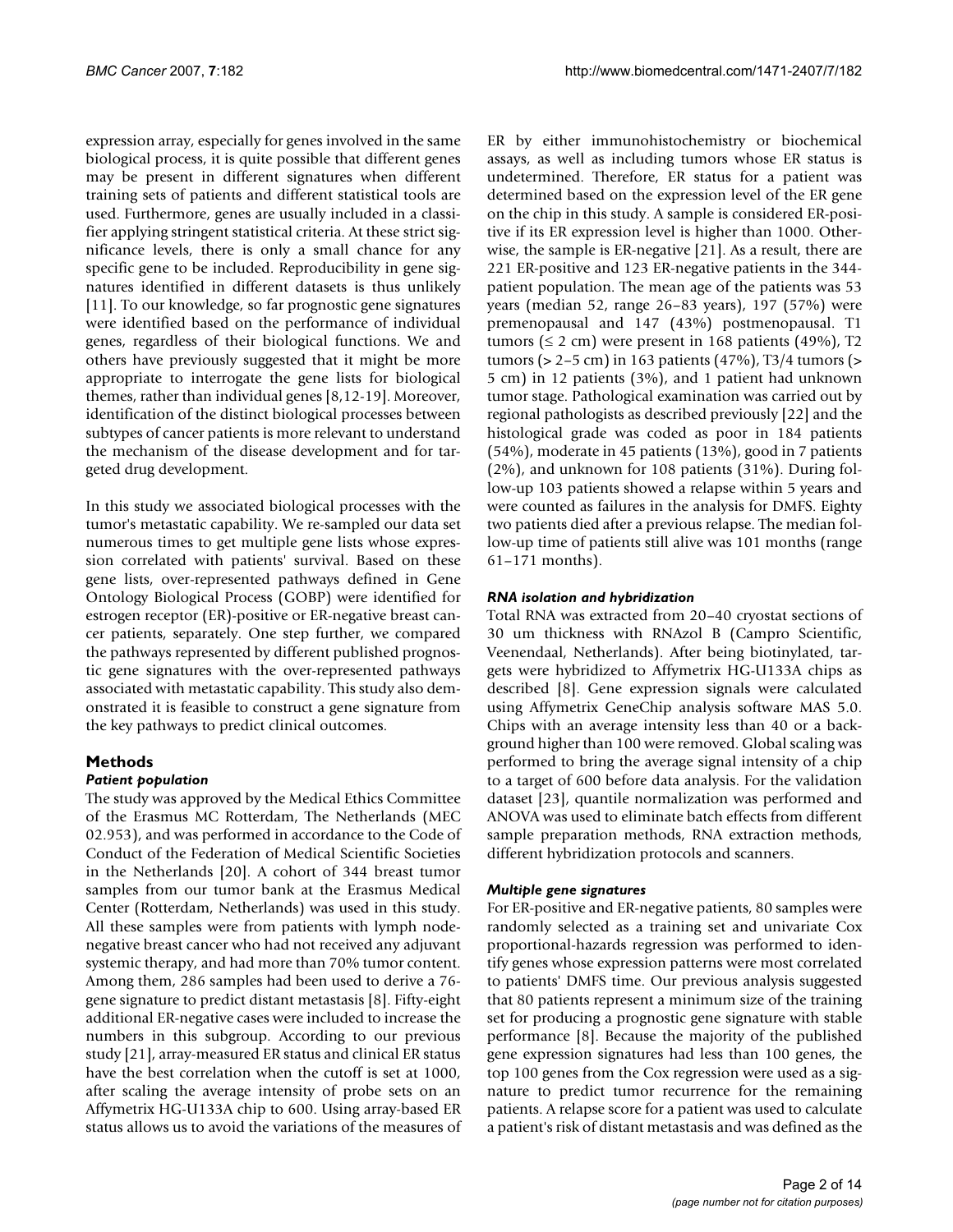linear combination of logarithmically transformed gene expression levels weighted by the standardized Cox regression coefficient as described [8]. ROC analysis with distant metastasis within 5 years as a defining point was conducted. Patients who did not have 5-year follow-up were excluded from ROC analysis. The AUC of the ROC plots was used as a measure of the performance of a signature in the test set. The above procedure was repeated 500 times (Figure 1). Thus, 500 signatures of 100 genes each were obtained for both the ER-positive and ER-negative subgroups. The frequency of the selected genes in the 500 signatures was calculated and the genes were ranked based on the frequency.

As a control, the patient survival data for the ER-positive patients or ER-negative patients was permuted randomly and re-assigned to the chip data. As described above, 80 chips were then randomly selected as a training set and the top 100 genes were selected using the Cox modeling based on the permuted clinical information. The clinical information was permuted 10 times. For each permuta-



# Figure 1

Work flow of data analysis for deriving core genes and overrepresented pathways.

tion of the survival data, 50 training sets of 80 patients were created. For each training set, the top 100 genes were obtained as a control gene list based on the Cox modeling. Thus, a total of 500 control signatures were obtained. The predictive performance of the 100 genes was examined in the remaining patients. A ROC analysis was conducted and AUC was calculated in the test set.

# *Mapping signatures to GOBP and identification of overrepresented pathways*

To identify over-representation of biological pathways in the signatures, genes on Affymetrix HG-U133A chip were mapped to the categories of GOBP based on the annotation table downloaded from [24]. Categories that contained at least 10 probe sets from the HG-U133A chip were retained for subsequent pathway analysis. As a result, 304 categories were used for following pathway analysis. The 100 genes of each signature were mapped to GOBP. Hypergeometric distribution probabilities for all included GOBP categories were calculated for each signature to evaluate its statistical significance. A pathway that had a hypergeometric distribution probability  $\lt$  0.05 and was hit by two or more genes from the 100 genes was considered an over-represented pathway in a signature. The total number of times a pathway occurred in the 500 signatures was considered as the frequency of over-representation.

To evaluate the relationship between a pathway as a whole and the clinical outcome, each of the top 20 overrepresented pathways that have the highest frequencies in the 500 signatures were subjected to Global Test program [12,14]. The Global Test examines the association of a group of genes as a whole to a specific clinical parameter such as DMFS. The contribution of individual genes in the top over-represented pathways to the association was also evaluated.

# *Building pathway-based signatures*

To explore the possibility of using the genes from overrepresented pathways as a signature to predict distant metastasis, the top two pathways for ER-positive and ERnegative tumors that were in the top 20 list based on frequency of over-representation and had the smallest p values with the Global Test program were chosen to build a gene signature. First, genes in the pathway were selected if their z-score was greater than 1.96 from the Global Test program. A z-score greater than 1.96 indicates that the association of the gene expression with DMFS time is significant ( $p < 0.05$ ) [12,14]. To determine the optimal number of genes in a given pathway used for building the signature, combinations of gene markers were tested by adding one gene at a time according to their z-scores. The number of significant genes that gave the highest AUC value of the ROC analysis with distant metastasis within 5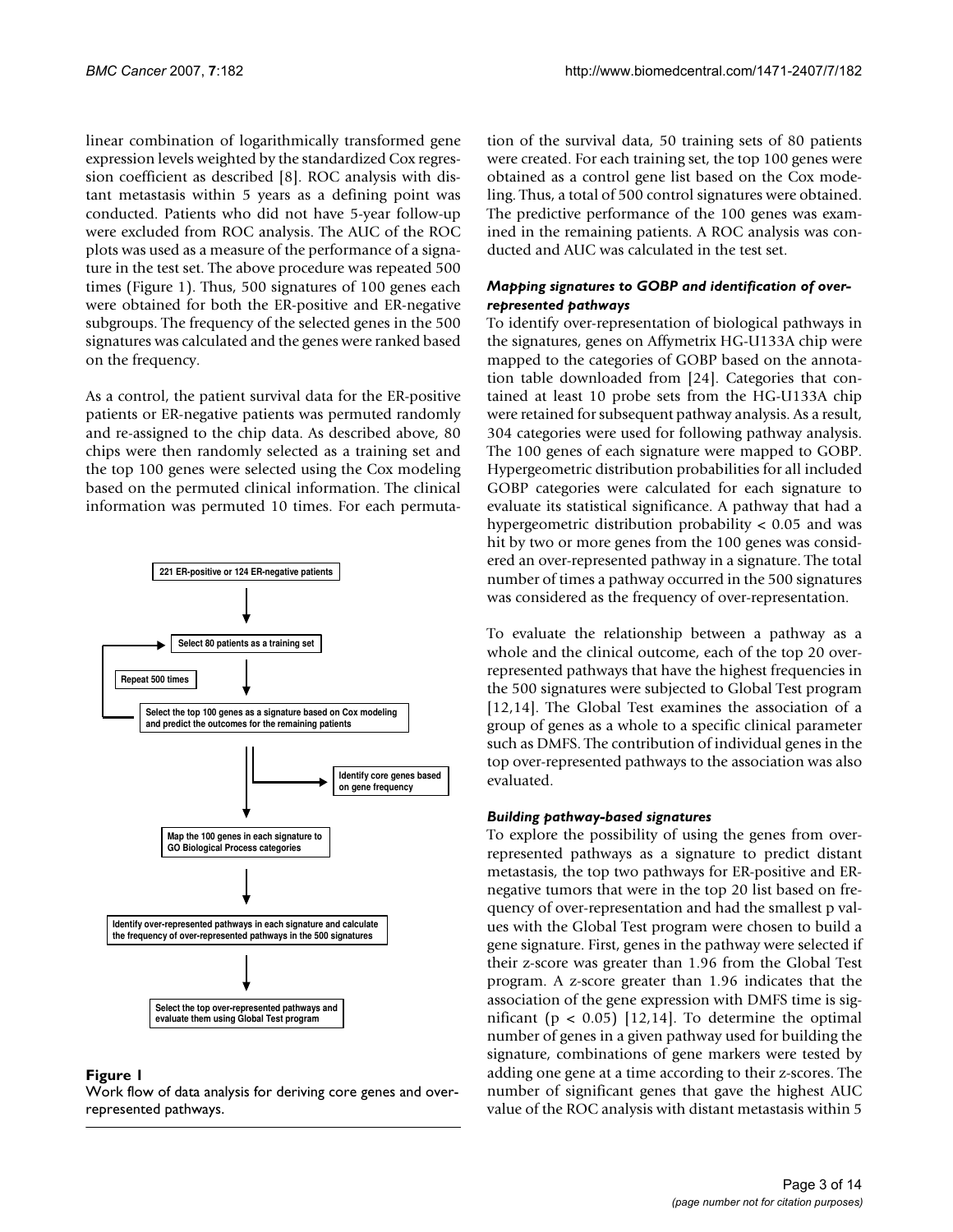years as the defining point was considered optimal and used to build a pathway-based signature.

The relapse score for a given patient was calculated as the difference between the linear combination of the logarithmically transformed expression signals weighted by their z-scores for negatively correlated genes and that for positively correlated genes. The predicting performance of the gene signature was evaluated by ROC and Kaplan-Meier survival analysis in an independent patient group [23] for ER-positive patients and ER-negative patients both separately and combined.

## *Comparing multiple gene signatures*

To compare the genes from various prognostic signatures for breast cancer, five gene signatures were selected [3,8,23,25,26]. Identity of the genes between the signatures was determined by BLAST program. To examine the representation of the top 20 pathways in the signatures, genes in each of the signatures were mapped to GOBP.

# *Data availability*

The microarray data analyzed in this paper have been submitted to the NCBI/Genbank GEO database (series entry GSE2034 for the first 286 patients, and GSE5327 for the additional 58 patients). The microarray and clinical data used for the independent validation testing set analysis were obtained from the GEO database with accession number GSE2990.

# **Results**

# *Multiple gene signatures*

Using re-sampling, we constructed a total of 1,000 prognostic gene signatures derived from different patient groups aiming to improve understanding of the underlying biological processes of breast cancer metastasis. Since gene expression patterns of ER-subgroups of breast tumors are quite different [1-4,8,27] data analysis to derive gene signatures and subsequent pathway analysis were conducted separately [8]. For both ER-positive and ER-negative patients, 80 samples were randomly selected as a training set and the 100 genes most significantly associated with distant metastasis-free survival (DMFS) were used as a signature to predict tumor recurrence for the remaining ER-positive and ER-negative patients, respectively (Figure 1). The area under the curve (AUC) of receiver operating characteristic (ROC) analysis with distant metastasis within 5 years as a defining point was used as a measure of the performance of a signature in a corresponding test set. The above procedure was repeated 500 times. The average of AUCs for the 500 signatures in the ER-positive test sets was 0.70 (95% confidence interval (CI): 0.61–0.77) whereas the average of AUCs for 500 random gene lists was 0.50 (95% CI: 0.33–0.66), indicating a non-random prediction for the true test sets (Figure 2A).

For ER-negative datasets, these values of average AUCs were 0.67 (95% CI: 0.53–0.80) and 0.51 (95% CI: 0.31– 0.76), respectively (Figure 2B). The results demonstrate that depending on the training set different gene signatures can be identified with comparable performance. This could explain the results obtained by earlier studies, which reported different gene signatures with similar power to predict risk groups. The 20 most frequently found genes in the 500 signatures for ER-positive and ERnegative tumors are listed in Table 1. The most frequent genes were KIAA0241 protein *(KIAA0241)* for ER-positive tumors, and zinc finger protein multitype 2 *(ZFPM2)* for ER-negative tumors. There was no overlap between genes of the ER-positive and -negative core gene lists suggesting that different molecular mechanisms are associated with the subtypes of breast cancer disease.

# *Over-represented pathways in gene signatures and Global Test*

The 100 genes in each of the 500 signatures for ER-positive and ER-negative tumors were mapped to the categories of GOBP. For a given gene signature, a pathway (or category) that had a hypergeometric distribution probability smaller than 0.05 and included two or more genes was considered an over-represented pathway. The "inclusion of 2 or more genes" as a selection criterion in addition to the statistical significance was to avoid selecting statistically significant pathways containing only one gene in the signature. The frequency of over-representation of GOBP in the 500 signatures for ER-positive and ER-negative dataset was calculated. Like the observation of most frequently found genes, the biological pathways over-represented in the gene signatures are distinct for ER-positive and ER-negative tumors (Table 2). For ER-positive tumors, cell division-related processes and immuneresponse-related pathways are frequently found in the top 20 over-represented pathways. All of the 20 pathways had a significant association with DMFS as analyzed by the Global Test program [12,14], with the 2 most significant being "apoptosis" (mainly containing genes of the extrinsic apoptotic pathway) and "regulation of cell cycle" (Table 2). For ER-negative tumors, many of the top 20 pathways are related with RNA processing, transportation and signal transduction. Eighteen of the top 20 pathways demonstrated a significant association with DMFS in the Global Test, the 2 most significant being "regulation of cell growth" and "regulation of G-protein coupled receptor signaling" (Table 2).

The contribution and significance of individual genes in the top over-represented pathways to the association with DMFS were determined for ER-positive [see Additional files 1 and 2] and ER-negative tumors [see Additional files 3 and 4]. Genes can either show a positive association with DMFS, indicating a higher expression in tumors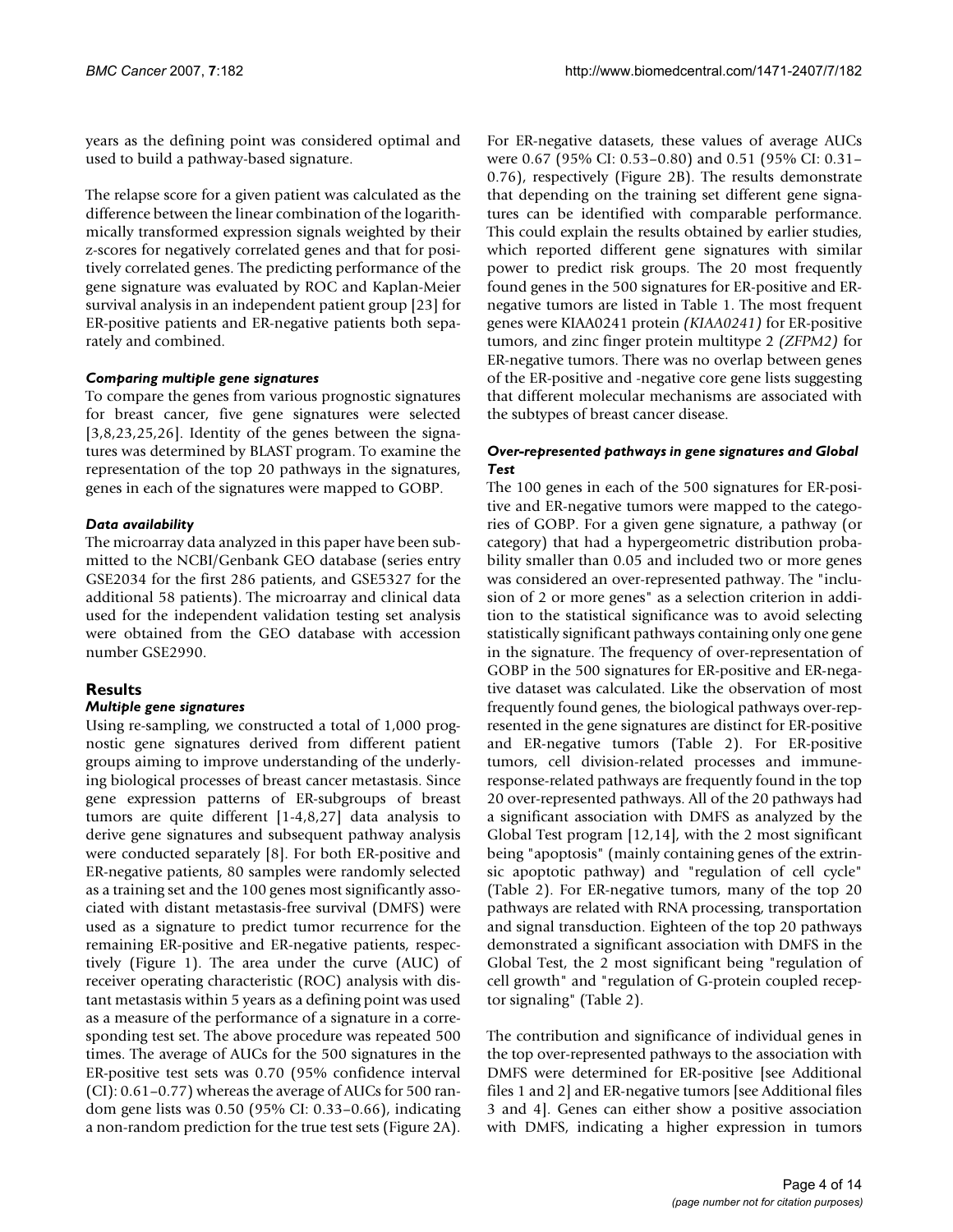#### **Table 1: Genes with highest frequencies in 500 signatures**

| Gene title                                                            | Gene symbol        | Frequency |  |  |
|-----------------------------------------------------------------------|--------------------|-----------|--|--|
| Top 20 core genes from ER-positive tumors                             |                    |           |  |  |
| KIAA0241 protein                                                      | <b>KIAA0241</b>    | 321       |  |  |
| CD44 antigen (homing function and Indian blood group system)          | CD <sub>44</sub>   | 286       |  |  |
| ATP-binding cassette, sub-family C (CFTR/MRP), member 5               | ABCC5              | 251       |  |  |
| serine/threonine kinase 6                                             | STK <sub>6</sub>   | 245       |  |  |
| cytochrome c, somatic                                                 | <b>CYCS</b>        | 235       |  |  |
| KIAA0406 gene product                                                 | KIA0406            | 212       |  |  |
| uridine-cytidine kinase I-like I                                      | <b>UCKLI</b>       | 201       |  |  |
| zinc finger, CCHC domain containing 8                                 | ZCCHC8             | 188       |  |  |
| Rac GTPase activating protein 1                                       | <b>RACGAPI</b>     | 186       |  |  |
| staufen, RNA binding protein (Drosophila)                             | <b>STAU</b>        | 176       |  |  |
| lactamase, beta 2                                                     | LACTB <sub>2</sub> | 175       |  |  |
| eukaryotic translation elongation factor I alpha 2                    | EEFIA2             | 172       |  |  |
| RAEI RNA export I homolog (S. pombe)                                  | <b>RAEI</b>        | 153       |  |  |
| tuftelin I                                                            | <b>TUFTI</b>       | 150       |  |  |
| zinc finger protein 36, C3H type-like 2                               | ZFP36L2            | 150       |  |  |
| origin recognition complex, subunit 6 homolog-like (yeast)            | <b>ORC6L</b>       | 43        |  |  |
| zinc finger protein 623                                               | <b>ZNF623</b>      | 140       |  |  |
| extra spindle poles like I                                            | <b>ESPLI</b>       | 139       |  |  |
| transcription elongation factor B (SIII), polypeptide I               | <b>TCEBI</b>       | 138       |  |  |
| ribosomal protein S6 kinase, 70 kDa, polypeptide I                    | RPS6KBI            | 127       |  |  |
| Top 20 core genes from ER-negative tumors                             |                    |           |  |  |
| zinc finger protein, multitype 2                                      | ZFPM2              | 445       |  |  |
| ribosomal protein L26-like I                                          | RPL26LI            | 372       |  |  |
| hypothetical protein FLJ14346                                         | FL 14346           | 372       |  |  |
| mitogen-activated protein kinase-activated protein kinase 2           | MAPKAPK2           | 347       |  |  |
| collagen, type II, alpha I                                            | COL2AI             | 340       |  |  |
| muscleblind-like 2 (Drosophila)                                       | MBNL <sub>2</sub>  | 320       |  |  |
| G protein-coupled receptor 124                                        | GPR124             | 314       |  |  |
| splicing factor, arginine/serine-rich 11                              | <b>SFRSII</b>      | 300       |  |  |
| heterogeneous nuclear ribonucleoprotein AI                            | <b>HNRPAI</b>      | 297       |  |  |
| CDC42 binding protein kinase alpha (DMPK-like)                        | CDC42BPA           | 296       |  |  |
| regulator of G-protein signalling 4                                   | RGS4               | 276       |  |  |
| transient receptor potential cation channel, subfamily C, member<br>T | <b>TRPC1</b>       | 265       |  |  |
| transcription factor 8 (represses interleukin 2 expression)           | TCF8               | 263       |  |  |
| chromosome 6 open reading frame 210                                   | C6orf210           | 262       |  |  |
| dynamin 3                                                             | DNM3               | 260       |  |  |
| centrosome protein Cep63                                              | Cep63              | 251       |  |  |
| tumor necrosis factor (ligand) superfamily, member 13                 | TNFSF13            | 251       |  |  |
| dapper, antagonist of beta-catenin, homolog I (Xenopus laevis)        | <b>DACTI</b>       | 248       |  |  |
| heterogeneous nuclear ribonucleoprotein AI                            | <b>HNRPAI</b>      | 245       |  |  |
| reversion-inducing-cysteine-rich protein with kazal motifs            | <b>RECK</b>        | 243       |  |  |

The top 20 genes are ranked by their frequency in the 500 signatures of 100 genes for ER-positive and ER-negative tumors (for details see Figure 1).

without metastatic capability, or a negative association, indicative of a higher expression in metastatic tumors. In ER-positive tumors, pathways with a mixed association include the 2 most significant pathways "apoptosis" and "regulation of cell cycle" (Figure 3A). There were also a number of pathways that had a predominant positive or negative correlation with DMFS. For example, the pathway "immune response" is associated with 379 probe sets, of which the majority showed positive correlation to DMFS (Figure 3A). Similarly in the biological processes "cellular defense response" and "chemotaxis", most genes displayed a strong positive correlation with DMFS [see Additional file 1]. On the other hand, genes in "mitosis" (Figure 3A), "mitotic chromosome segregation" and "cell cycle" showed a predominant negative correlation with DMFS [see Additional file 1].

In ER-negative tumors (Figure 3B), examples of pathways with genes that had both positive and negative correlation to DMFS include "regulation of cell growth", the most significant pathway, and "cell adhesion". Of the top 20 pathways in ER-negative tumors, none showed a dominant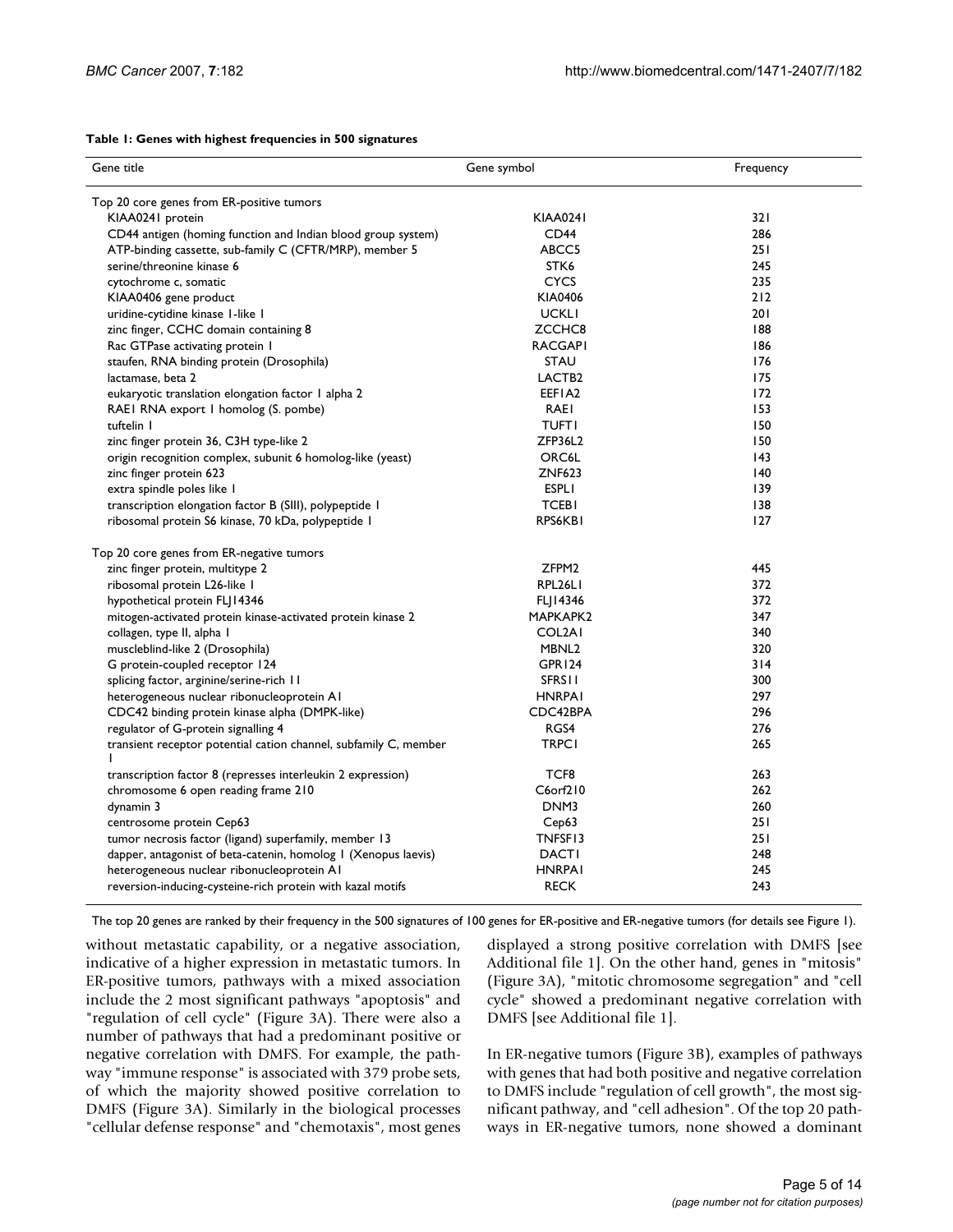

# **Figure 2**

**Evaluation of the 500 gene signatures**. Each of the 100 gene signatures for 80 randomly selected tumors in the training set was used to predict relapsed patients in the corresponding test set. Its performance was measured by the AUC of the ROC analysis. (**A**) Performance of the gene signatures for ER-positive patients in test sets. (**B**) Performance of the gene signatures for ER-negative patients in test sets. (Left) Frequency of AUC in 500 prognostic signatures panels as derived following the flow chart presented in Figure 1. (Right) Frequency of AUC in 500 random gene lists. To generate a gene list as a control, the survival data for the ERpositive patients or ER-negative patients was permutated randomly and reassigned to the chip data.

positive association with DMFS. Although for some pathways most genes correlated negatively with DMFS [see Additional file 3], including "regulation of G-protein coupled receptor signaling" and "skeletal development" (Figure 3B), ranked among the top 3 pathways in significance (Table 2). Of the top 20 core pathways 4 overlapped between ER-positive and -negative tumors, i.e., "regulation of cell cycle", "protein amino acid phosphorylation", "protein biosynthesis", and "cell cycle" (Table 2).

#### *Pathway-derived gene expression profiles as a predictor*

In an attempt to use gene expression profiles in the most significant biological processes to predict distant metastases we used the genes of the top 2 significant pathways in both ER-positive (Table 3, Table 4) and -negative tumors (Table 5, Table 6) to construct a gene signature for the prediction of distant recurrence. A 50-gene signature was constructed by combining the 38 genes from the top 2 ER-positive pathways ("apoptosis", "regulation of cell cycle") and 12 genes for the top 2 ER-negative pathways ("regulation of cell growth", "regulation of G-coupled receptor signaling"). This signature was further validated using an independent 152-patient cohort [23], which consisted of 125 ER-positive tumors and 27 ER-negative tumors (after removing 36 lymph node positive patients and a patient who died 15 days after surgery). When the 38 genes was applied to the 125 ER-positive patients, a ROC analysis gave an AUC of 0.782 (95% CI: 0.681– 0.883) (Figure 4A, left), and Kaplan-Meier analysis for DMFS showed a clear separation in risk groups (p < 0.001, HR: 3.36 and 95% CI: 1.68–6.70) (Figure 4A, right). For the 12 genes for the 27 ER-negative patients, an AUC of 0.872 (95% CI: 0.719–1) (Figure 4B, left) and separation between risk groups with a  $p < 0.001$  and a HR of 19.8 (95% CI: 2.41–163) (Figure 4B, right) was obtained. The combined 50-gene signature for ER-positive and ER-negative patients gave an AUC of 0.795 (95% CI: 0.705– 0.878) (Figure 4C, left) and a p < 0.001 and a HR of 4.44 (95% CI: 2.31–8.54) for separation between risk groups (Figure 4C, right).

#### *Pathway analysis of published prognostic gene signatures*

To compare genes from various prognostic signatures for breast cancer, five published gene signatures were selected [3,8,23,25,26]. We first compared the gene sequence identity between each pair of the gene signatures and found, consistent with previous reports, very few overlapping genes (Table 7). The grade index gene expression signature comprising 97 genes, of which most are associated with cell cycle regulation and proliferation [23], showed the highest number of overlapping genes between the various signatures ranging from 5 of the 16 genes of Genomic Health [25] to 10 with Yu's 62 genes [26]. The other 4 gene signatures showed only 1 gene overlap in a pair-wise comparison, and there was no common gene for all signatures. In spite of the low number of overlapping genes across signatures, we hypothesized that the representation of common pathways in the various signatures may underlie their individual prognostic value [8]. Therefore, we examined the representation of the core prognostic pathways (Table 2) in the 5 signatures. The Genomic Health 16-gene signature mapped to 10 of the 36 distinct core pathways (20 for both ER-positive and -negative tumors but counting the 4 overlapping pathways once) whereas it mapped to a total of 25 out of 304 GOBPs. The statistical significance for the enrichment of GOBP, as computed by hypergeometric distribution probability was  $2 \times 10^{-5}$ . Each of the other 4 signatures have 62 or more genes and were mapped to 19 (53%) distinct prognostic pathways and their statistical significance of enrichment was  $1 \times 10^{-7}$  for Wang and van 't Veer,  $1 \times 10^{-6}$  for Sotiriou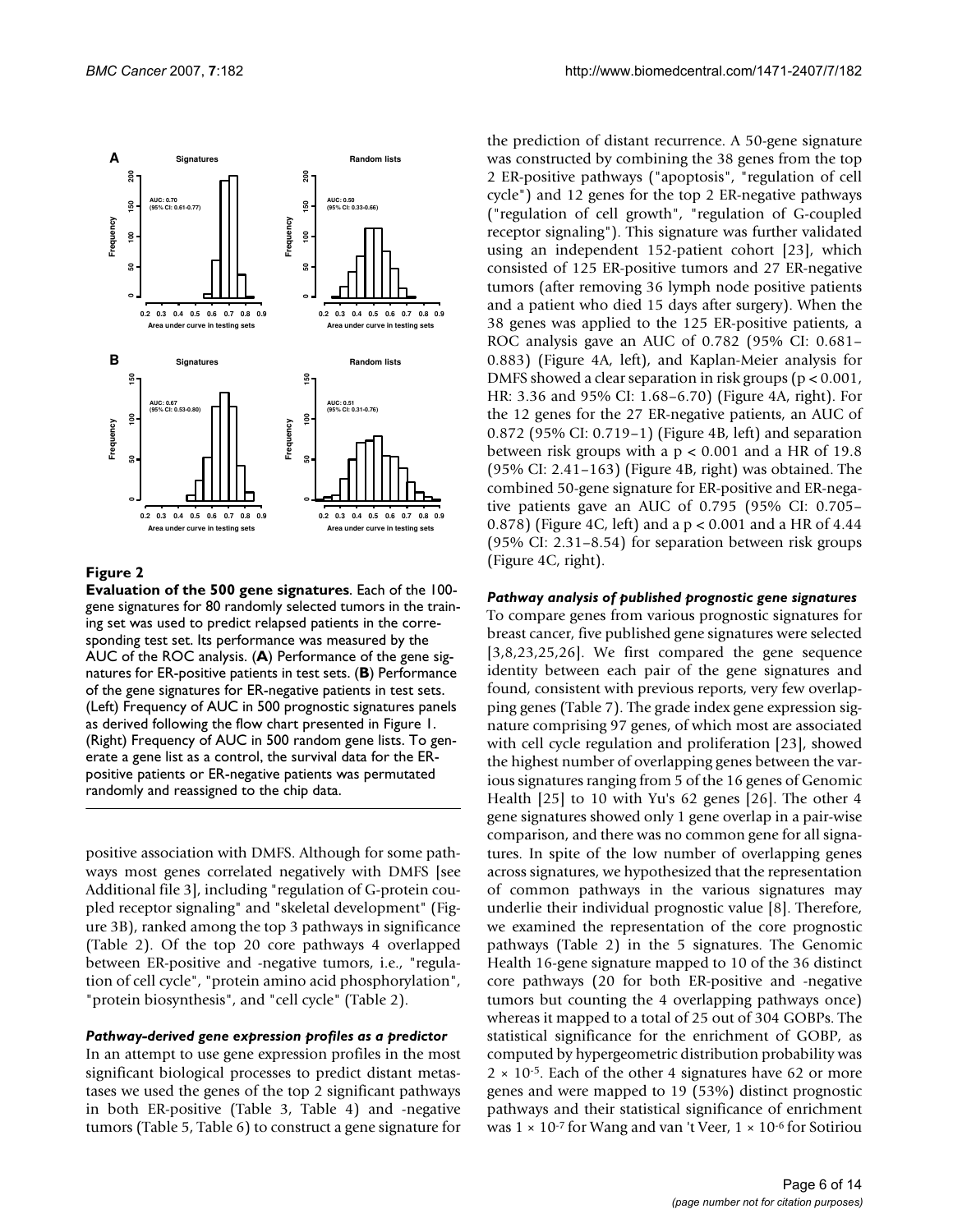| Pathways                                    | GO_ID | P         | Frequency |
|---------------------------------------------|-------|-----------|-----------|
| <b>ER-positive tumors</b>                   |       |           |           |
| Apoptosis                                   | 6915  | 3.06E-7   | 250       |
| Regulation of cell cycle                    | 74    | 2.46E-5   | 203       |
| Protein amino acid phosphorylation          | 6468  | 2.48E-5   | $ $  4    |
| Cytokinesis                                 | 910   | $6.13E-5$ | 165       |
| Cell motility                               | 6928  | 0.00015   | 93        |
| Cell cycle                                  | 7049  | 0.00028   | 138       |
| Cell surface receptor-linked signal transd. | 7166  | 0.00033   | 172       |
| <b>Mitosis</b>                              | 7067  | 0.00036   | 256       |
| Intracellular protein transport             | 6886  | 0.00054   | 4         |
| Mitotic chromosome segregation              | 70    | 0.00057   | 98        |
| Ubiquitin-dependent protein catabolism      | 6511  | 0.00074   | 158       |
| DNA repair                                  | 6281  | 0.00079   | 156       |
| Induction of apoptosis                      | 6917  | 0.00083   | 115       |
| Immune response                             | 6955  | 0.00094   | 167       |
| Protein biosynthesis                        | 6412  | 0.0010    | 145       |
| DNA replication                             | 6260  | 0.0015    | 92        |
| Oncogenesis                                 | 7048  | 0.0020    | 228       |
| Metabolism                                  | 8152  | 0.0021    | 83        |
| Cellular defense response                   | 6968  | 0.0025    | 3         |
| Chemotaxis                                  | 6935  | 0.0027    | 89        |
| <b>ER-negative tumors</b>                   |       |           |           |
| Regulation of cell growth                   | 1558  | 0.00012   | 136       |
| Regul. of G-coupled receptor signaling      | 8277  | 0.00013   | 153       |
| Skeletal development                        | 1501  | 0.00024   | 160       |
| Protein amino acid phosphorylation          | 6468  | 0.0051    | 151       |
| Cell adhesion                               | 7155  | 0.0065    | 110       |
| Carbohydrate metabolism                     | 5975  | 0.0066    | 86        |
| Nuclear mRNA splicing, via spliceosome      | 398   | 0.0067    | 203       |
| Signal transduction                         | 7165  | 0.0078    | 160       |
| Cation transport                            | 6812  | 0.0098    | 160       |
| Calciumion transport                        | 6816  | 0.010     | 93        |
| Protein modification                        | 6464  | 0.011     | 132       |
| Intracellular signaling cascade             | 7242  | 0.012     | 135       |
| mRNA processing                             | 6397  | 0.012     | 81        |
| <b>RNA</b> splicing                         | 8380  | 0.014     | 192       |
| Endocytosis                                 | 6897  | 0.026     | 166       |
| Regul. of transcription from Polll promoter | 6357  | 0.031     | 109       |
| Regulation of cell cycle                    | 74    | 0.043     | 88        |
| Protein complex assembly                    | 6461  | 0.048     | 183       |
| Protein biosynthesis                        | 6412  | 0.063     | 99        |
| Cell cycle                                  | 7049  | 0.084     | 72        |

**Table 2: Top 20 pathways in the 500 signatures of ER-positive and ER-negative tumors evaluated by Global Test**

Each of the top 20 over-represented pathways that have the highest frequencies in the 500 signatures of ER-positive and ER-negative tumors were subjected to Global Test program [12, 14]. The Global Test examines the association of a group of genes as a whole to a specific clinical parameter, in this case DMFS, and generates an asymptotic theory p value for the pathway. The pathways are ranked by their p value in the respective ERsubgroup of tumors.

and  $6 \times 10^{-11}$  for Yu's signature (Table 8). Of these 19 pathways, 9 were identical for all 4 signatures, i.e., "mitosis", "apoptosis", "regulation of cell cycle", "DNA repair", "cell cycle", "protein amino acid phosphorylation", "DNA replication", "intracellular signaling cascade", and "cell adhesion".

### **Discussion**

Gene-expression profiling for separating patients into different subtypes and risk groups have been focused on the identification of differential expression of individual genes rather than obtaining biological insight. In the present study we have used an alternative approach to identify in ER-positive and ER-negative populations of breast cancer patients the underlying biological processes associated with metastasis. Using a stringent re-sampling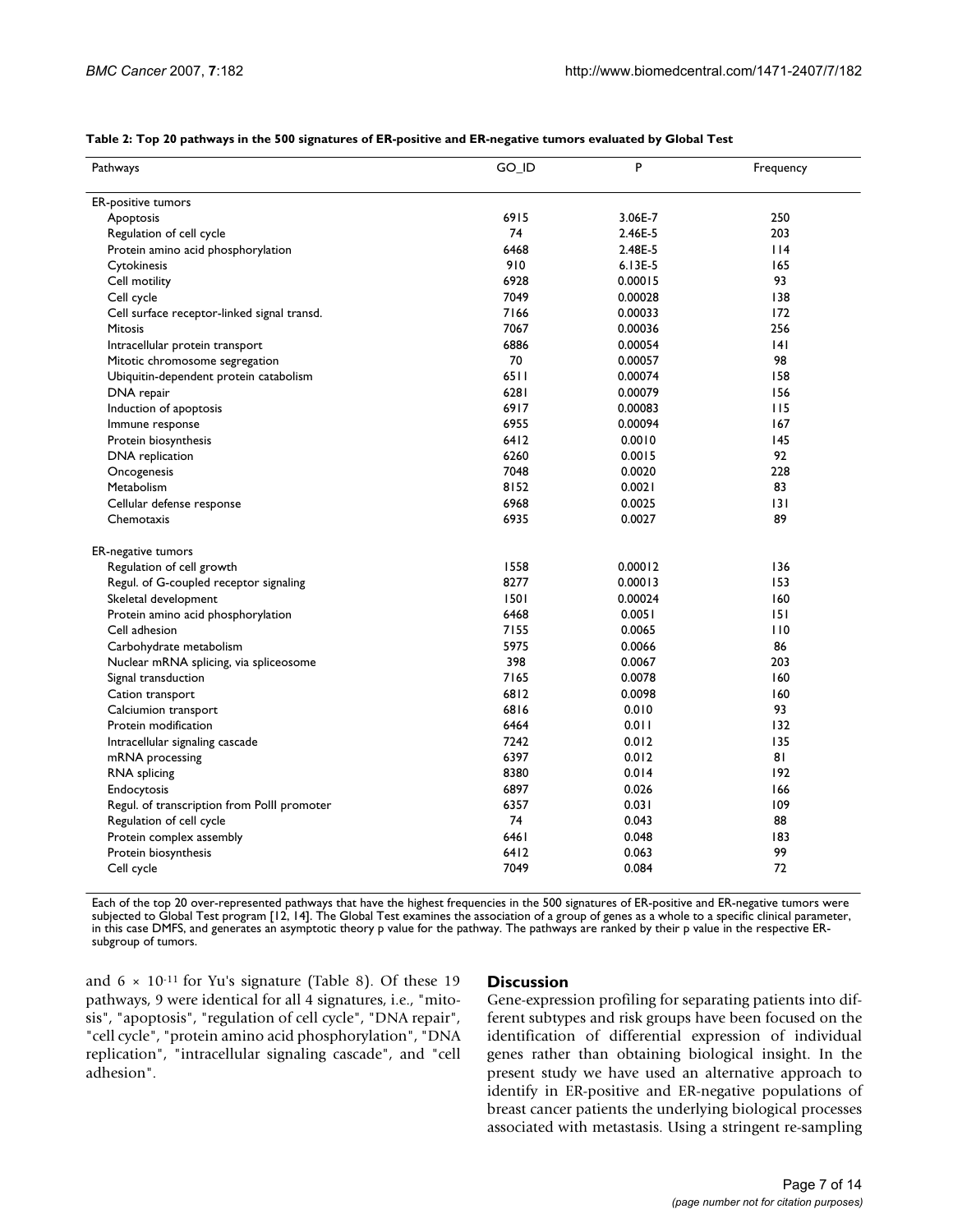

#### Association of the expression of individual genes **Figure 3** with DMFS time for selected over-represented pathways

**Association of the expression of individual genes with DMFS time for selected over-represented pathways**. The Geneplot function in the Global Test program [12, 14] was applied and the contribution of the individual genes in each selected pathway is plotted. The numbers at the X-axis represent the number of genes in the respective pathway in ER-positive (Left) or ER-negative tumors (Right). The values at the Y-axis, represent the contribution (influence) of each individual gene in the selected pathway with DMFS. Negative values indicate there is no association between the gene expression and DMFS. Horizontal markers in a bar indicates one standard deviation away from the reference point, two or more horizontal markers in a bar indicates that the association of the corresponding gene with DMFS is statistically significant. The green bars reflect genes that are positively associated with DMFS, indicating a higher expression in tumors without metastatic capability. The red bars reflect genes that are negatively associated with DMFS, indicative of higher expression in tumors with metastatic capability. (**A**) ER-positive tumors: from top to bottom: "apoptosis" pathway consisting of 282 genes, "regulation of cell cycle" pathway consisting of 228 genes, "immune response" pathway consisting of 379 genes, and "mitosis"? pathway consisting of 100 genes. (**B**) ER-negative tumors: from top to bottom: "regulation of cell growth" pathway consisting of 58 genes, "cell adhesion" pathway consisting of 327 genes, "regulation of G-coupled receptor signaling" pathway consisting of 20 genes, and "skeletal development" pathway consisting of 105 genes.

# **<sup>A</sup>**ER-positive tumors **<sup>B</sup>**ER-negative tumors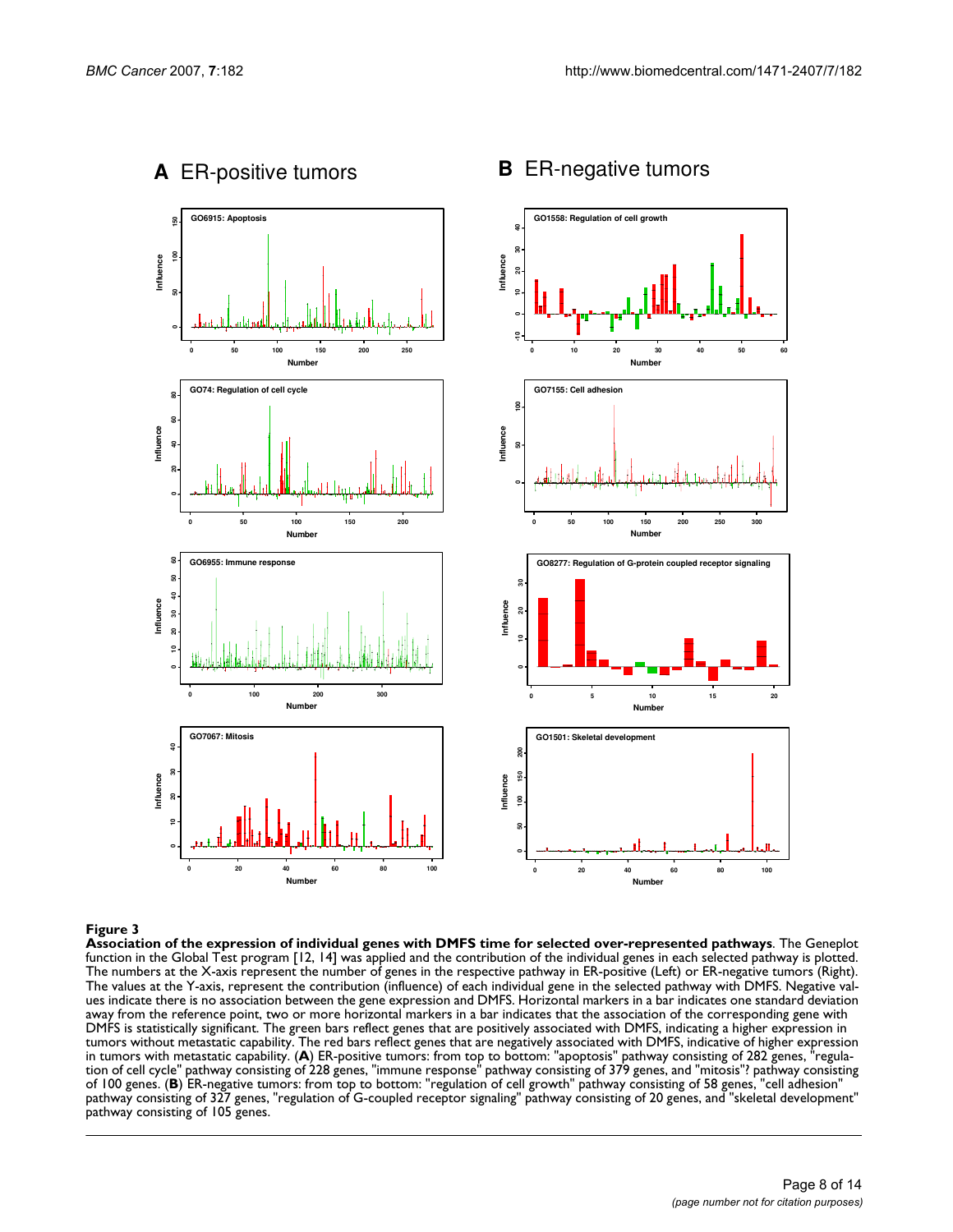#### **Table 3: Significant genes in the Apoptosis pathway in ER-positive tumors**

| Probe Set          | z-score | <b>DMFS</b>              | Gene Symbol        | <b>Gene Title</b>                                            |
|--------------------|---------|--------------------------|--------------------|--------------------------------------------------------------|
| 208905 at          | 4.29    | $\blacksquare$           | <b>CYCS</b>        | cytochrome c, somatic                                        |
| 204817_at          | 3.73    |                          | <b>ESPLI</b>       | extra spindle poles like I                                   |
| 38158_at           | 3.41    | $\overline{\phantom{a}}$ | <b>ESPLI</b>       | extra spindle poles like I                                   |
| 204947 at          | 3.04    | $\overline{\phantom{a}}$ | E <sub>2FI</sub>   | E2F transcription factor 1                                   |
| $201111$ _at       | 3.04    | $\overline{\phantom{a}}$ | <b>CSEIL</b>       | CSEI chromosome segregation I-like                           |
| 201636_at          | 2.97    |                          | <b>FXRI</b>        | fragile X mental retardation, autosomal homolog 1            |
| 220048_at          | 2.82    |                          | <b>EDAR</b>        | ectodysplasin A receptor                                     |
| 210766_s_at        | 2.75    | $\overline{\phantom{a}}$ | <b>CSEIL</b>       | CSEI chromosome segregation I-like                           |
| 221567_at          | 2.66    | $\overline{\phantom{a}}$ | NOL3               | nucleolar protein 3 (apoptosis repressor with CARD domain)   |
| $213829 \times at$ | 2.65    | $\overline{\phantom{a}}$ | <b>TNFRSF6B</b>    | tumor necrosis factor receptor superfamily, member 6b, decoy |
| $201112$ _s_at     | 2.57    | $\blacksquare$           | <b>CSEIL</b>       | CSEI chromosome segregation I-like                           |
| 212353_at          | 2.51    |                          | <b>SULFI</b>       | sulfatase                                                    |
| 208822 s at        | 2.47    | $\overline{\phantom{a}}$ | DAP3               | death associated protein 3                                   |
| 209462 at          | 2.37    | $\overline{\phantom{a}}$ | <b>APLPI</b>       | amyloid beta (A4) precursor-like protein I                   |
| 203005_at          | 2.29    | $\blacksquare$           | <b>LTBR</b>        | lymphotoxin beta receptor (TNFR superfamily, member 3)       |
| 202731_at          | 4.01    | $^{+}$                   | PDCD4              | programmed cell death 4                                      |
| 206150_at          | 3.57    | $+$                      | <b>TNFRSF7</b>     | tumor necrosis factor receptor superfamily, member 7         |
| 202730 s at        | 3.18    | $+$                      | PDCD4              | programmed cell death 4                                      |
| 209539_at          | 3.14    | $^{+}$                   | ARHGEF6            | Rac/Cdc42 guanine nucleotide exchange factor (GEF) 6         |
| 212593_s_at        | 3.07    | $+$                      | PDCD4              | programmed cell death 4                                      |
| 204933_s_at        | 2.96    | $\ddot{}$                | <b>TNFRSFIIB</b>   | tumor necrosis factor receptor superfamily, member 11b       |
| 209831_x_at        | 2.43    | $\ddot{}$                | DNASE <sub>2</sub> | deoxyribonuclease II, lysosomal                              |
| 203187_at          | 2.38    | $\ddot{}$                | <b>DOCKI</b>       | dedicator of cytokinesis I                                   |
| 210164_at          | 2.34    | $\ddot{}$                | <b>GZMB</b>        | granzyme B                                                   |

Genes were sorted based on their "z-score" (significance), reflecting their association with distant metastasis-free survival time ("DMFS") time.

#### **Table 4: Significant genes in the Regulation of cell cycle pathway in ER-positive tumors**

| Probe Set   | z-score | <b>DMFS</b>              | Gene Symbol       | <b>Gene Title</b>                                            |
|-------------|---------|--------------------------|-------------------|--------------------------------------------------------------|
| 204817 at   | 3.73    | ۰                        | <b>ESPLI</b>      | extra spindle poles like 1 (S. cerevisiae)                   |
| 38158 at    | 3.41    |                          | <b>ESPLI</b>      | extra spindle poles like 1 (S. cerevisiae)                   |
| 214710 s at | 3.10    | $\overline{\phantom{a}}$ | <b>CCNBI</b>      | cyclin BI                                                    |
| 212426_s_at | 3.08    | ۰                        | YWHAO             | tyrosine 3-/tryptophan 5-monooxygenase activation protein    |
| 204009_s_at | 3.08    |                          | <b>KRAS</b>       | v-Ki-ras2 Kirsten rat sarcoma viral oncogene homolog         |
| 204947 at   | 3.04    | $\overline{\phantom{a}}$ | E <sub>2FI</sub>  | E2F transcription factor 1                                   |
| 201947 s at | 3.04    | ٠                        | CCT <sub>2</sub>  | chaperonin containing TCPI, subunit 2 (beta)                 |
| 204822 at   | 2.91    |                          | TTK               | TTK protein kinase                                           |
| 209096 at   | 2.57    |                          | UBE2V2            | ubiquitin-conjugating enzyme E2 variant 2                    |
| 204826 at   | 2.53    | ۰                        | <b>CCNF</b>       | cyclin F                                                     |
| 212022_s_at | 2.46    |                          | <b>MK167</b>      | antigen identified by monoclonal antibody Ki-67              |
| 202647 s at | 2.42    |                          | <b>NRAS</b>       | neuroblastoma RAS viral (v-ras) oncogene homolog             |
| 201076 at   | 3.09    | $\ddot{}$                | NHP2LI            | NHP2 non-histone chromosome protein 2-like 1 (S. cerevisiae) |
| 201601_x_at | 3.00    | $\ddot{}$                | <b>IFITMI</b>     | interferon induced transmembrane protein 1 (9-27)            |
| 204015_s_at | 2.90    | $\ddot{}$                | DUSP4             | dual specificity phosphatase 4                               |
| 220407_s_at | 2.68    | $\ddot{}$                | TGFB <sub>2</sub> | transforming growth factor, beta 2                           |
| 206404 at   | 2.38    | $\ddot{}$                | FGF9              | fibroblast growth factor 9 (glia-activating factor)          |

Genes were sorted based on their "z-score" (significance), reflecting their association with distant metastasis-free survival time ("DMFS") time.

| Table 5: Significant genes in the Regulation of cell growth pathway in ER-negative tumors |  |  |
|-------------------------------------------------------------------------------------------|--|--|
|-------------------------------------------------------------------------------------------|--|--|

| Probe Set   | z-score | <b>DMFS</b>              | Gene Symbol  | Gene Title                                   |
|-------------|---------|--------------------------|--------------|----------------------------------------------|
| 209648 x at | 4.01    |                          | SOCS5        | suppressor of cytokine signaling 5           |
| 208127 s at | 3.75    |                          | SOCS5        | suppressor of cytokine signaling 5           |
| 209550 at   | 3.18    | $\overline{\phantom{0}}$ | <b>NDN</b>   | necdin homolog (mouse)                       |
| 201162 at   | 3.14    |                          | IGFBP7       | insulin-like growth factor binding protein 7 |
| 213910 at   | 2.87    |                          | IGFBP7       | insulin-like growth factor binding protein 7 |
| 212279 at   | 2.91    | $\ddot{}$                | MAC30        | hypothetical protein MAC30                   |
| 213337 s at | 2.88    | ÷                        | <b>SOCSI</b> | suppressor of cytokine signaling I           |

Genes were sorted based on their "z-score" (significance), reflecting their association with distant metastasis-free survival time ("DMFS") time.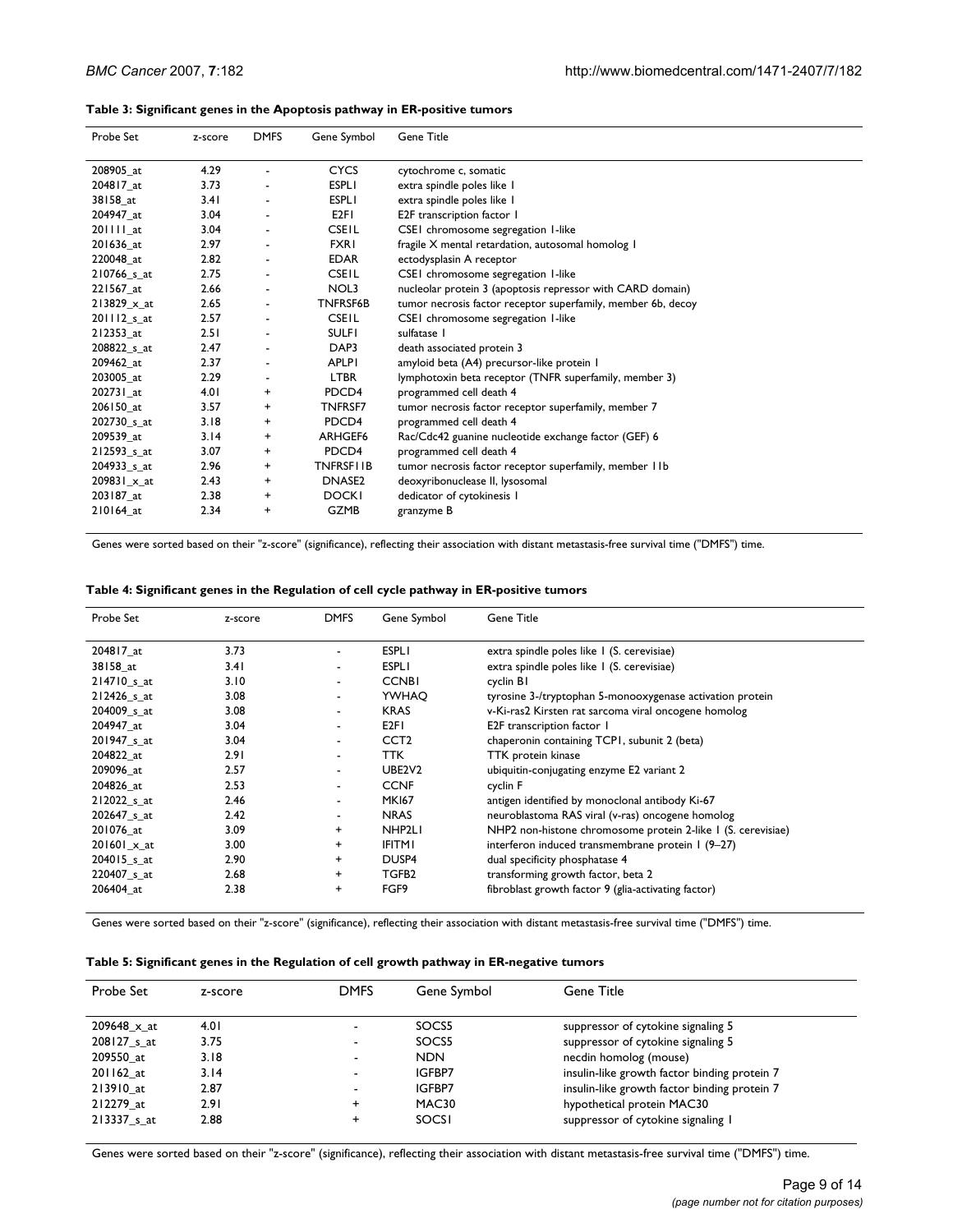| Table 6: Significant genes in the Regulation of G-protein coupled receptor signaling pathway in ER-negative tumors |
|--------------------------------------------------------------------------------------------------------------------|
|--------------------------------------------------------------------------------------------------------------------|

| Probe Set   | z-score | <b>DMFS</b> | Gene Symbol      | Gene Title                                  |
|-------------|---------|-------------|------------------|---------------------------------------------|
| 204337 at   | 3.99    |             | RGS4             | regulator of G-protein signalling 4         |
| 209324 s at | 3.73    | -           | RGS16            | regulator of G-protein signalling 16        |
| 220300 at   | 2.61    | ٠           | RGS3             | regulator of G-protein signalling 3         |
| 202388 at   | 2.61    | -           | RGS <sub>2</sub> | regulator of G-protein signalling 2, 24 kDa |
| 204396 s at | 2.34    | -           | GRK5             | G protein-coupled receptor kinase 5         |

Genes were sorted based on their "z-score" (significance), reflecting their association with distant metastasis-free survival time ("DMFS") time.



**Validation of pathway-based breast cancer classifiers constructed from the optimal significant genes**. To find the optimal number of genes as a signature, ROC analyses, with 5-year DMFS as defining point, with an increasing number of genes were conducted in the training set of ER-positive tumors or ER-negative tumors. For ER-positive tumors, in the "apoptosis" pathway, 24 genes (reaching an AUC of 0.784) were considered optimal (Table 3). For the "regulation of cell cycle pathway" in ER-positive tumors, 17 genes (AUC of 0.777) were considered optimal (Table 4). For ER-negative tumors, the optimal number of genes was 7 (AUC of 0.790) for the "regulation for cell growth" pathway (Table 5), and 5 (AUC of 0.788) for the "regulation of G-protein coupled receptor signaling" pathway (Table 6), respectively. The selected genes for the top 2 pathways for ERpositive and ER-negative tumors were subsequently used to construct prognostic gene signatures separately for the 2 ER-subgroups of tumors. The 152-patient test set [23] consisted of 125 ER-positive tumors and 27 ER-negative tumors based on the expression level of ER gene on the chip. (**A**) ROC (Left) and Kaplan-Meier (Right) analysis of the 38-gene signature for ER-positive tumors. Thirteen patients with less than 5-year follow-up were excluded from ROC analysis. (**B**) ROC (Left) and Kaplan-Meier (Right) analysis of the 12-gene signature for ER-negative tumors. One patient with less than 5-year follow-up was excluded from ROC analysis. (**C**) ROC (Left) and Kaplan-Meier (Right) analysis of a combined 50-gene signature for ER-positive and ER-negative tumors. Fourteen patients with less than 5-year follow-up were excluded from ROC analysis.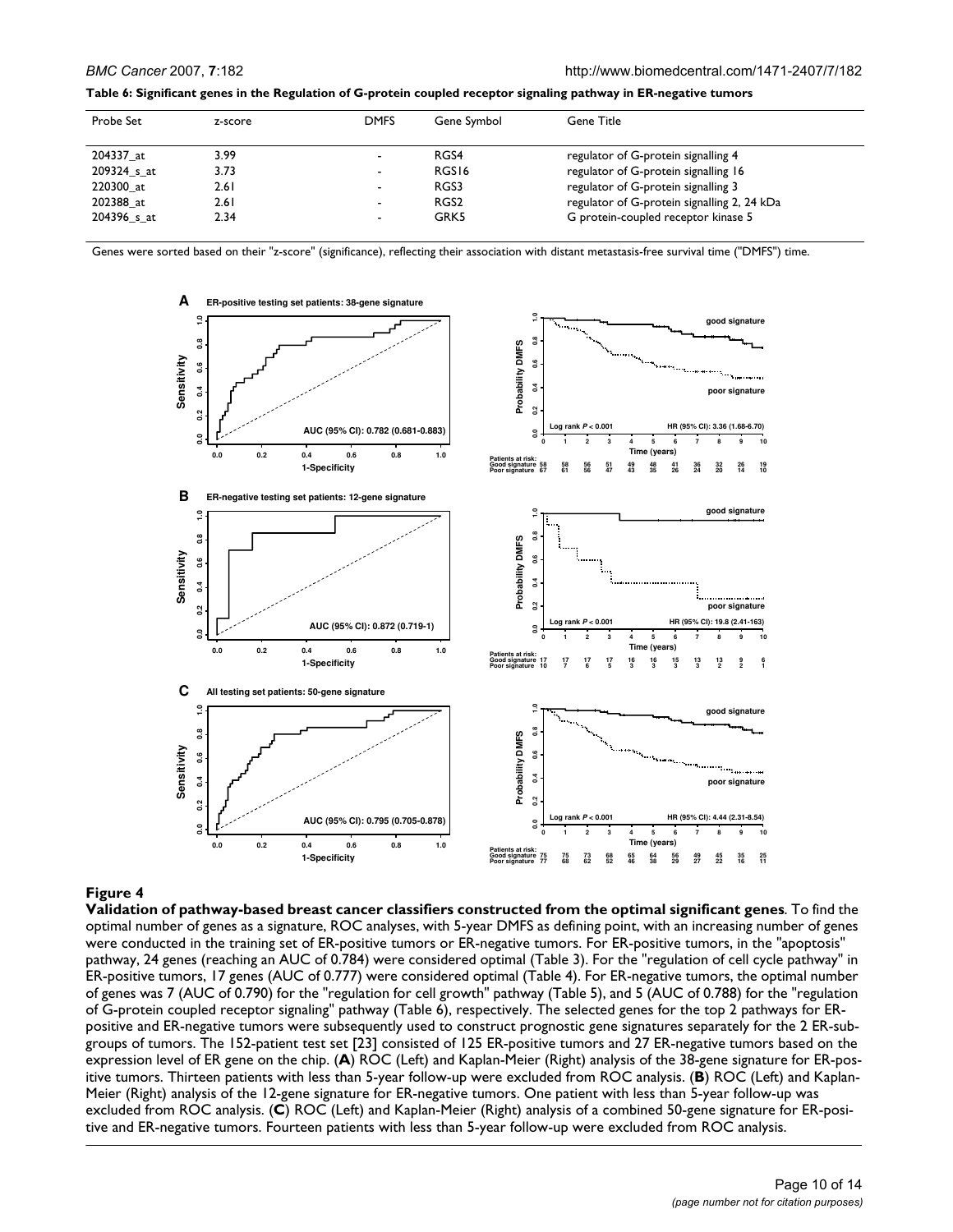|                                                                                                                                                           | Wang's 76 genes                                                                                         | van 't Veer's 70 genes                                                                                           | Paik's 16 genes                                                                       | Yu's 62 genes                                                                                                                     |
|-----------------------------------------------------------------------------------------------------------------------------------------------------------|---------------------------------------------------------------------------------------------------------|------------------------------------------------------------------------------------------------------------------|---------------------------------------------------------------------------------------|-----------------------------------------------------------------------------------------------------------------------------------|
| Wang's 76 genes <sup>a</sup><br>van 't Veer's 70 genesb<br>Paik's 16 genes <sup>c</sup><br>Yu's 62 genes <sup>a</sup><br>Sotiriou's 97 genes <sup>a</sup> | CNNE <sub>2</sub><br>No genes<br>No genes<br>PLKI, FENI, CCNE2,<br>GTSEI, KPNA2, MLFIIP,<br><b>POLO</b> | CCNE <sub>2</sub><br>SCUBE <sub>2</sub><br>AA962149<br>MELK, CENPA, CCNE2,<br>GMPS, DC13, PRC1,<br>NUSAPI, KNTC2 | No genes<br>SCUBE <sub>2</sub><br><b>BIRC5</b><br>MYBL2, BIRC5, STK6,<br>MKI67, CCNBI | No genes<br>AA962149<br><b>BIRC5</b><br>URCC6, FOXMI, DLG7,<br>DKFZp686L20222, DC13,<br>FL 32241, HSPICDC21,<br>CDC2, KIFII, EXOI |

#### **Table 7: Number of common genes between different gene signatures for breast cancer prognosis**

aAffymetrix HG-U133A Genechip

bAgilent Hu25K microarray

cNo genome-wide assessment; RT-PCR

To compare genes from various prognostic signatures for breast cancer, five gene signatures were selected, the 76-gene signature [8], the 70-gene signature [3], the 16-gene signature [25], the 62-gene signature [26], and the 97-gene signature [23]. Identity of genes was determined by BLAST program when gene signatures were derived from different platforms. Except for the 97-gene expression grade index [23], which showed an overlap with 5 to 16 genes with the other gene signatures, a maximum overlap of only 1 identical gene was found between the other gene signatures. The initially reported 3-gene overlap between the 76-gene and the 70-gene prognostic signatures [8]included genes with high similarity in sequences. In this study, only genes with an identical sequence in two signatures are considered overlapped based on results from BLAST program. Therefore, CCNE2 gene is the only common gene between the two signatures.

and permutation methodology we were able to show that indeed multiple signatures can be identified showing similar prognostic power while the genes from these different samplings have similar functions. Similar observations were made when we mapped the core prognostic pathways to 5 published prognostic signatures [3,8,23,25,26]. Thus, we showed that in spite of the low number of overlapping genes between the various published gene signatures, the signatures had many pathways in common, implying that different prognostic gene signatures represent common biology. In a recent study, comparing the prognostic performance of different gene-signatures, agreement in outcome predictions were found as well [28]. However, in contrast to our present approach, the underlying pathways were not investigated. Instead, the performance of various gene signatures on a single patient cohort, heterogeneous with respect to nodal status and adjuvant systemic therapy [29], was compared [28]. It is important to note, however, that although similar pathways are represented in various signatures, it does not necessarily mean the individual genes in a pathway are equally significant or are all similarly associated with tumor aggressiveness [see Additional files 1 and 3].

The fact that none of the 20 genes most frequently present in the 500 signatures for the ER-positive tumors were among in the top 20 core gene list of the ER-negative tumors, was not surprising and is in line with the fact that ER-subgroups of tumors are biologically very different entities [1-4,8,27]. Furthermore, although among the top 20 over-represented pathways, 4 were common for ERpositive tumors and ER-negative tumors, there were in total only 2 shared genes pointing into the same direction with respect to metastatic capability of the tumors. Both genes, *KIAA0256* in the "protein biosynthesis" pathway and *CCNT2* in the "cell cycle pathway", were associated with an aggressive tumor behavior. These results imply that the underlying biological processes between ER-subgroups of tumors with respect to their metastatic behavior have little if any in common. Of the top 20 core prognostic pathways for the ER-positive tumors many biological processes are related to cell division activities, immunity, signal transduction, and extrinsic apoptosis-related biological processes. The cell division-related pathways have predominantly negative correlation with survival time, while immune-related pathways have predominantly positive correlation. This indicates that ER-positive tumors with metastatic capability tend to have higher cell division rates, are more resistant to external apoptotic stimuli, and induce a poor immune reaction in the host body. In ERpositive tumors, one or more of these pathways, or genes in these pathways, have also been described to be associated with the efficacy of tamoxifen therapy in recurrent breast cancer [7], in the various prognostic signatures described in the present paper [8,23,25,26], as well as in other published signatures not specifically designed for ER-positive tumors, such as the 70-gene prognostic signature [3], the stromal signatures [30], and the hypoxia signature [31]. The differences in metastatic behavior between ER-subgroups of tumors is further substantiated by the finding that in ER-negative tumors other pathways showed the strongest involvement, including those related with cell growth regulation, possibly through JAK/ STAT signaling, and modulation of G-protein receptor signal transduction, RNA splicing or processing, and ion transport. No comparison can be made with the literature since no other studies so far have described prognostic of predictive pathways specifically in ER-negative breast cancer.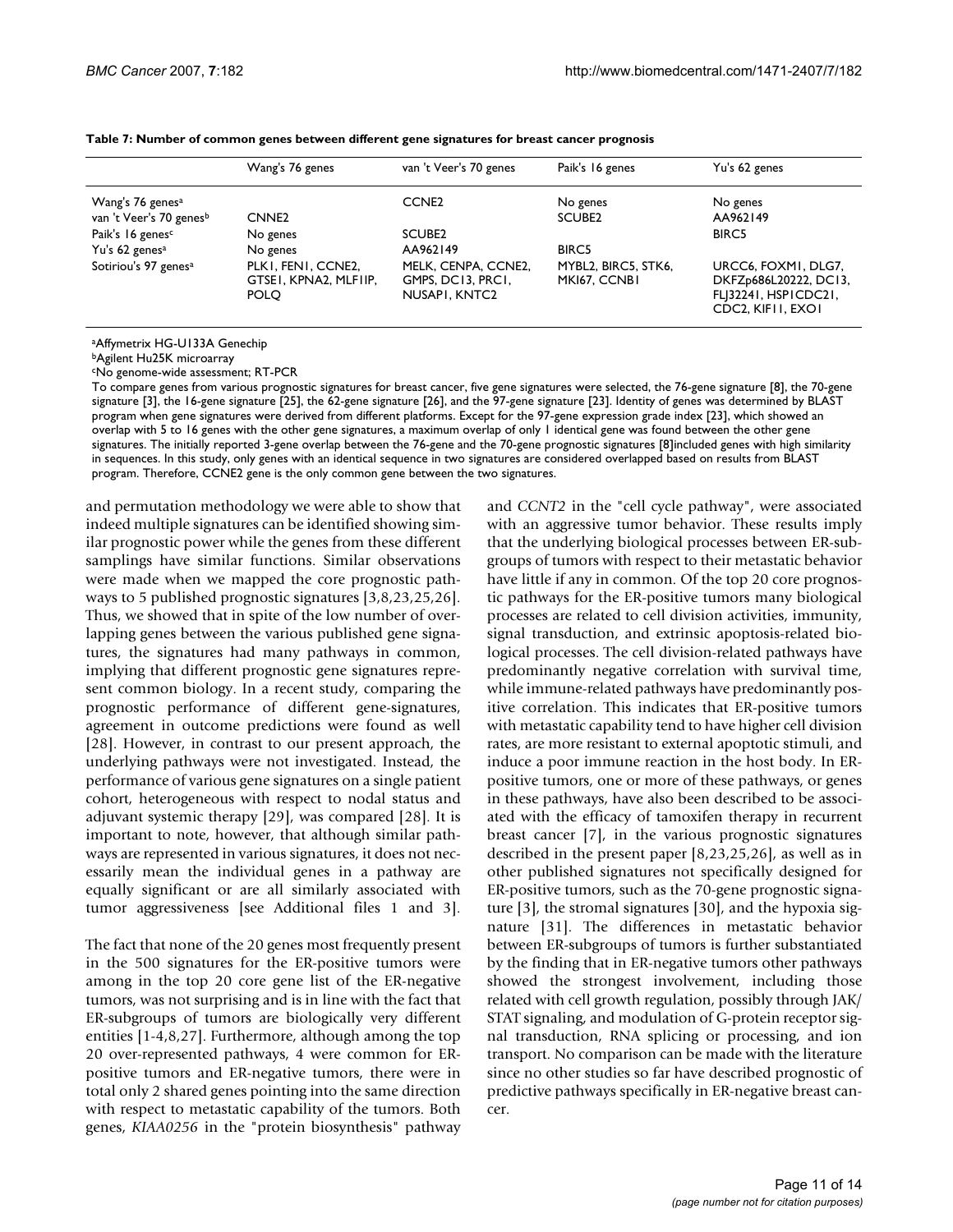|                                             |       | Published gene signatures <sup>a</sup> |                |                |        |                |  |
|---------------------------------------------|-------|----------------------------------------|----------------|----------------|--------|----------------|--|
| Pathways                                    | GO_ID | Wang                                   | Van 't Veer    | Paik           | Yu     | Sotiriou       |  |
| <b>ER-positive tumors</b>                   |       |                                        |                |                |        |                |  |
| Apoptosis                                   | 6915  | X                                      | X              | X              | X      | X              |  |
| Regulation of cell cycle                    | 74    | X                                      | X              | X              | X      | X              |  |
| Protein amino acid phosphorylation          | 6468  | $\pmb{\times}$                         | $\pmb{\times}$ | $\pmb{\times}$ | X      | X              |  |
| Cytokinesis                                 | 910   | X                                      | X              | X              |        | X              |  |
| Cell motility                               | 6928  |                                        |                |                | X      | X              |  |
| Cell cycle                                  | 7049  | X                                      | X              | X              | X      | X              |  |
| Cell surface receptor-linked signal transd. | 7166  |                                        |                | X              |        |                |  |
| <b>Mitosis</b>                              | 7067  | X                                      | X              | X              | X      | X              |  |
| Intracellular protein transport             | 6886  | X                                      | X              |                |        | X              |  |
| Mitotic chromosome segregation              | 70    | X                                      | X              |                |        | $\pmb{\times}$ |  |
| Ubiquitin-dependent protein catabolism      | 6511  |                                        | X              |                | X      | X              |  |
| DNA repair                                  | 6281  | X                                      | X              |                | X      | X              |  |
| Induction of apoptosis                      | 6917  | X                                      |                |                |        |                |  |
| Immune response                             | 6955  | X                                      |                |                | X      | X              |  |
| Protein biosynthesis                        | 6412  |                                        |                | X              | X      | X              |  |
|                                             | 6260  | X                                      | X              |                | X      | X              |  |
| DNA replication                             | 7048  |                                        |                | X              | X      | X              |  |
| Oncogenesis<br>Metabolism                   | 8152  | X                                      | X              |                |        |                |  |
|                                             | 6968  | X                                      |                |                |        |                |  |
| Cellular defense response                   |       |                                        |                |                | X<br>X | X              |  |
| Chemotaxis                                  | 6935  |                                        |                |                |        | X              |  |
| <b>ER-negative tumors</b>                   |       |                                        |                |                |        |                |  |
| Regulation of cell growth                   | 1558  |                                        | $\pmb{\times}$ |                |        |                |  |
| Regul. of G-coupled receptor signaling      | 8277  |                                        |                |                |        |                |  |
| Skeletal development                        | 1501  | X                                      | X              |                |        |                |  |
| Protein amino acid phosphorylation          | 6468  | X                                      | X              | $\pmb{\times}$ | X      | X              |  |
| Cell adhesion                               | 7155  | X                                      | X              |                | X      | X              |  |
| Carbohydrate metabolism                     | 5975  | X                                      | X              |                |        |                |  |
| Nuclear mRNA splicing, via spliceosome      | 398   |                                        |                |                |        |                |  |
| Signal transduction                         | 7165  | X                                      | X              | X              | X      |                |  |
| Cation transport                            | 6812  |                                        |                |                |        |                |  |
| Calciumion transport                        | 6816  |                                        |                |                |        |                |  |
| Protein modification                        | 6464  |                                        |                |                |        |                |  |
| Intracellular signaling cascade             | 7242  | X                                      | X              |                | X      | X              |  |
| mRNA processing                             | 6397  |                                        |                |                |        |                |  |
| RNA splicing                                | 8380  |                                        |                |                |        |                |  |
| Endocytosis                                 | 6897  |                                        |                |                |        |                |  |
| Regul. of transcription from Polll promoter | 6357  |                                        |                |                | X      |                |  |
| Regulation of cell cycle                    | 74    | $\pmb{\times}$                         | X              | X              |        |                |  |
| Protein complex assembly                    | 6461  |                                        | X              |                | X      |                |  |
| Protein biosynthesis                        | 6412  |                                        |                | X              |        | X              |  |
| Cell cycle                                  | 7049  | X                                      | X              | X              | X      | X              |  |
|                                             |       |                                        |                |                |        |                |  |

#### **Table 8: Mapping various gene signatures to core pathways**

aPublished gene signatures that were studied include the 76-gene signature [8], the 70-gene signature [3], the 16-gene signature [25], the 62-gene signature [26], and the 97-gene signature [23]. Individual genes in each signature were mapped to the top 20 core pathways for ER-positive and ERnegative tumors, a cross indicates a match.

We were able to construct a 50-gene signature by combining the genes from the 2 most significant ER-positive and ER-negative pathways. This signature was validated and performed well on an independent published patient cohort [23], herewith showing the feasibility to derive a gene signature from biological pathways. Although further methodology and analysis would be required to optimize the selection of such a pathway-based prognostic signature, our example provides not only a new way to derive gene signatures for cancer prognosis, but also gives insight into the distinct biological processes between subgroups of tumors.

# **Conclusion**

Our study for the first time applied a method that systematically evaluated the biological pathways related to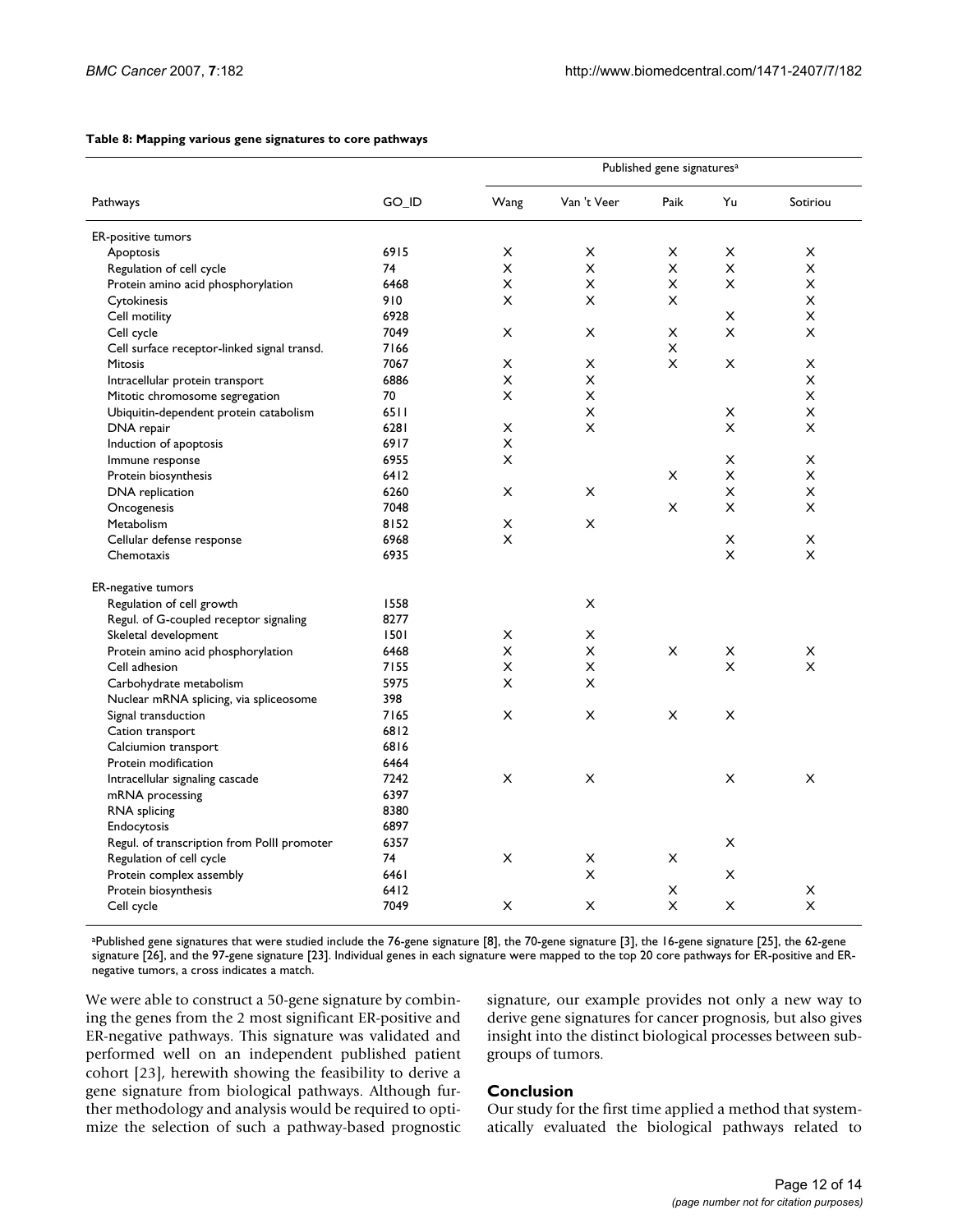patient outcomes of breast cancer and showed that various published prognostic gene signatures providing similar outcome predictions are based on the representation of largely overlapping biological processes. Identification of the key biological processes, rather than the assessment of signatures based on individual genes, allows not only to build a biological meaningful gene signature from functionally related genes, but also provides insight into the mechanism of the disease development and, as spin off, potential targets for future drug development. In this respect, as pharmacologic inhibitors for specific pathways become available for the clinic, the signatures that define tumors according to their vital pathways may provide crucial guidance for designing appropriate drug combinations [32].

# **Abbreviations**

AUC, area under the curve; DMFS, distant metastasis-free survival; ER, estrogen receptor. GOBP, gene ontology biological process; ROC, receiver operating characteristic.

# **Competing interests**

Regarding conflict of interest, three co-authors are employed by Veridex LLC, a Johnson & Johnson company (Jack Yu, Yi Zhang, Yixin Wang). Johnson & Johnson is a healthcare company that is in the business of commercialising diagnostic products. The Erasmus Medical Center (Anieta Sieuwerts, John Martens, Marcel Smid, Jan Klijn, John Foekens) was financially supported by Veridex LLC for tissue processing and isolating RNA for microarray analysis.

# **Authors' contributions**

JXY assisted in the study design study, carried out the data analysis and drafted the manuscript; AMS processed the tumor tissues, isolated the RNA and did the quality control; YZ JXY assisted in the study design study and carried out the data analysis; JWMM assisted in the study design and contributed to the drafting of the manuscript; MS contributed to the data analysis; JGMK assisted in the collection of the clinical data and the study design; YW assisted in the study design, data analysis and drafting of the manuscript; JAF assisted in the study design, provided the clinical samples with the follow-up data, and contributed to the drafting of the manuscript. All authors have read and approved the final paper.

# **Additional material**

# **Additional file 1**

*Top 20 prognostic pathways in ER-positive tumors. The data provided represent the results of the Geneplot function in the Global test program. The contribution of each individual gene in the top 20 prognostic pathways with distant metastasis-free survival in ER-positive tumors is plotted.* Click here for file

[\[http://www.biomedcentral.com/content/supplementary/1471-](http://www.biomedcentral.com/content/supplementary/1471-2407-7-182-S1.pdf) 2407-7-182-S1.pdf]

# **Additional file 2**

*Significant genes in the top 20 prognostic pathways for ER-positive tumors. The data provided represent the contribution, standard deviation, and z-scores of each individual gene with distant metastasis-free survival in ER-positive tumors in the top 20 prognostic pathways.*

Click here for file

[\[http://www.biomedcentral.com/content/supplementary/1471-](http://www.biomedcentral.com/content/supplementary/1471-2407-7-182-S2.pdf) 2407-7-182-S2.pdf]

# **Additional file 3**

*Top 20 prognostic pathways in ER-negative tumors. The data provided represent the results of the Geneplot function in the Global test program. The contribution of each individual gene in the top 20 prognostic pathways with distant metastasis-free survival in ER-negative tumors is plotted.*

Click here for file

[\[http://www.biomedcentral.com/content/supplementary/1471-](http://www.biomedcentral.com/content/supplementary/1471-2407-7-182-S3.pdf) 2407-7-182-S3.pdf]

# **Additional file 4**

*Significant genes in the top 20 prognostic pathways for ER-negative tumors. The data provided represent the contribution, standard deviation, and z-scores of each individual gene with distant metastasis-free survival in ER-negative tumors in the top 20 prognostic pathways.* Click here for file

[\[http://www.biomedcentral.com/content/supplementary/1471-](http://www.biomedcentral.com/content/supplementary/1471-2407-7-182-S4.pdf) 2407-7-182-S4.pdf]

# **Acknowledgements**

This work was supported in part by the by a research grant from the Netherlands Genomics Initiative/Netherlands Organization for Scientific Research (M.S, J.G.M.K., J.A.F.). The Netherlands Genomics Initiative had no role in the design and conduct of the study, in the collection, analysis, and interpretation of the data, in the writing of the mansucript and the decision to submit the manuscript for publication.

### **References**

- 1. Perou CM, Sorlie T, Eisen MB, van de Rijn M, Jeffrey SS, Rees CA, Pollack JR, Ross DT, Johnsen H, Akslen LA, Fluge O, Pergamenschikov A, Williams C, Zhu SX, Lonning PE, Borresen-Dale AL, Brown PO, Botstein D: **[Molecular portraits of human breast tumours.](http://www.ncbi.nlm.nih.gov/entrez/query.fcgi?cmd=Retrieve&db=PubMed&dopt=Abstract&list_uids=10963602)** *Nature* 2000, **406:**747-752.
- 2. Sorlie T, Perou CM, Tibshirani R, Aas T, Geisler S, Johnsen H, Hastie T, Eisen MB, van de Rijn M, Jeffrey SS, Thorsen T, Quist H, Matese JC, Brown PO, Botstein D, Eystein Lonning P, Borresen-Dale AL: **[Gene](http://www.ncbi.nlm.nih.gov/entrez/query.fcgi?cmd=Retrieve&db=PubMed&dopt=Abstract&list_uids=11553815) [expression patterns of breast carcinomas distinguish tumor](http://www.ncbi.nlm.nih.gov/entrez/query.fcgi?cmd=Retrieve&db=PubMed&dopt=Abstract&list_uids=11553815) [subclasses with clinical implications.](http://www.ncbi.nlm.nih.gov/entrez/query.fcgi?cmd=Retrieve&db=PubMed&dopt=Abstract&list_uids=11553815)** *Proc Natl Acad Sci USA* 2001, **98:**10869-10874.
- 3. Van 't Veer LJ, Dai H, van de Vijver MJ, He YD, Hart AA, Mao M, Peterse HL, van der Kooy K, Marton MJ, Witteveen AT, Schreiber GJ, Kerkhoven RM, Roberts C, Linsley PS, Bernards R, Friend SH: **[Gene](http://www.ncbi.nlm.nih.gov/entrez/query.fcgi?cmd=Retrieve&db=PubMed&dopt=Abstract&list_uids=11823860)**